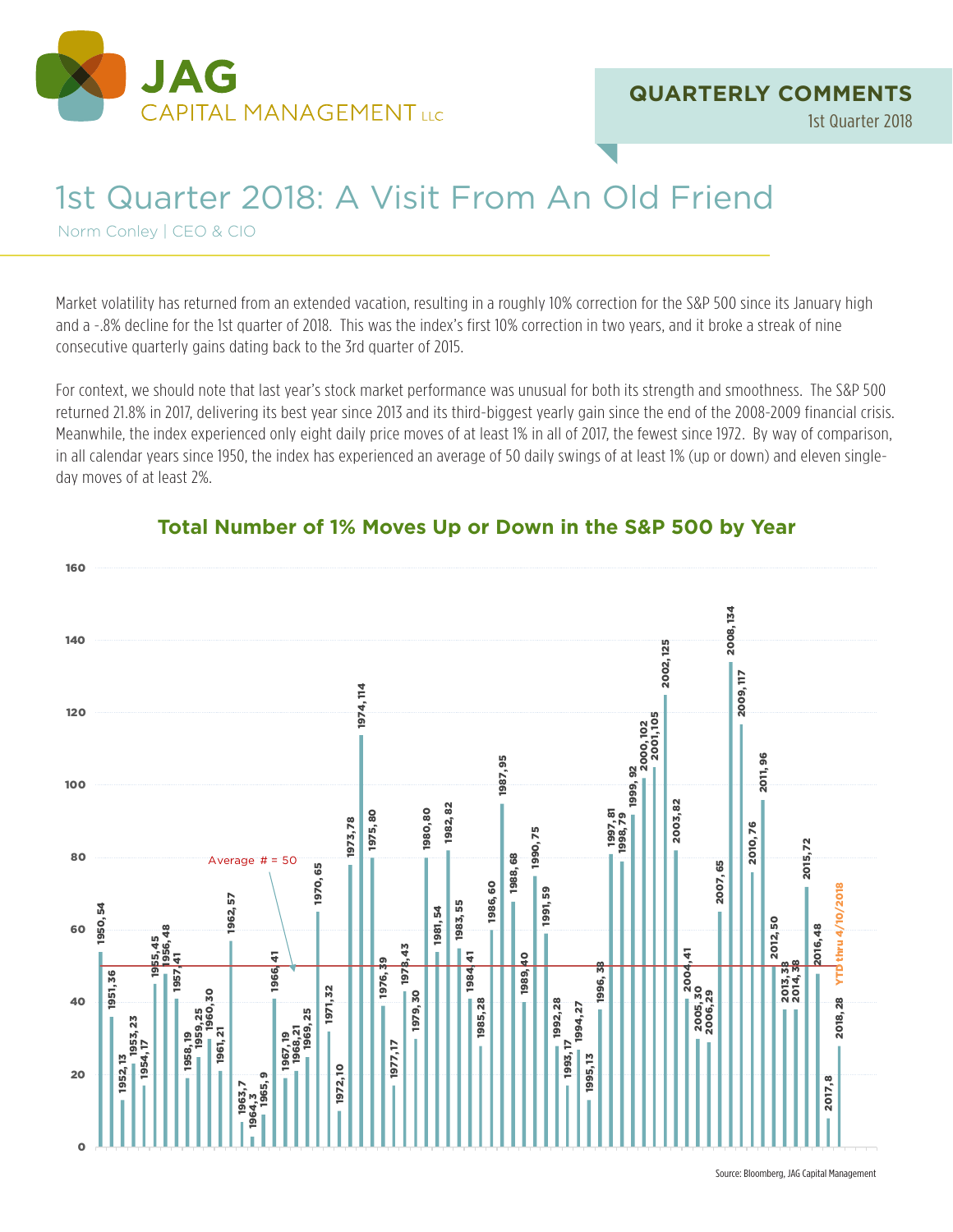

#### **Total Number of 2% Moves Up or Down in the S&P 500 by Year**

Source: Bloomberg, JAG Capital Management

So far in 2018, stock investors have been subjected to a turbulent ride. Just through the first week of April, the S&P 500 has already experienced 28 daily moves of at least 1% and eight daily moves of 2% or more. While there is some truth to the old tongue-in-cheek Wall Street adage that proclaims, "Everyone can accept unlimited (upside) volatility," we humans tend to greatly dislike downside volatility. In fact, as first described in 1979 by Nobel Prize-winning economist Daniel Kahneman and his colleague Amos Tversky, the behavioral principle of Loss Aversion compels us to abhor losses roughly twice as much as we enjoy the equivalent amount of gains. Some psychologists believe that this tendency is rooted in our evolutionary profile. Consider that our distant ancestors often found themselves on the edge of finding enough food to survive. In that kind of harsh environment, the loss of a week's worth of food could mean death. On the other hand, gaining an extra week of food would not necessarily translate into an additional week of life (especially prior to the development of food storage and preservation techniques). *"The market was volatile."*



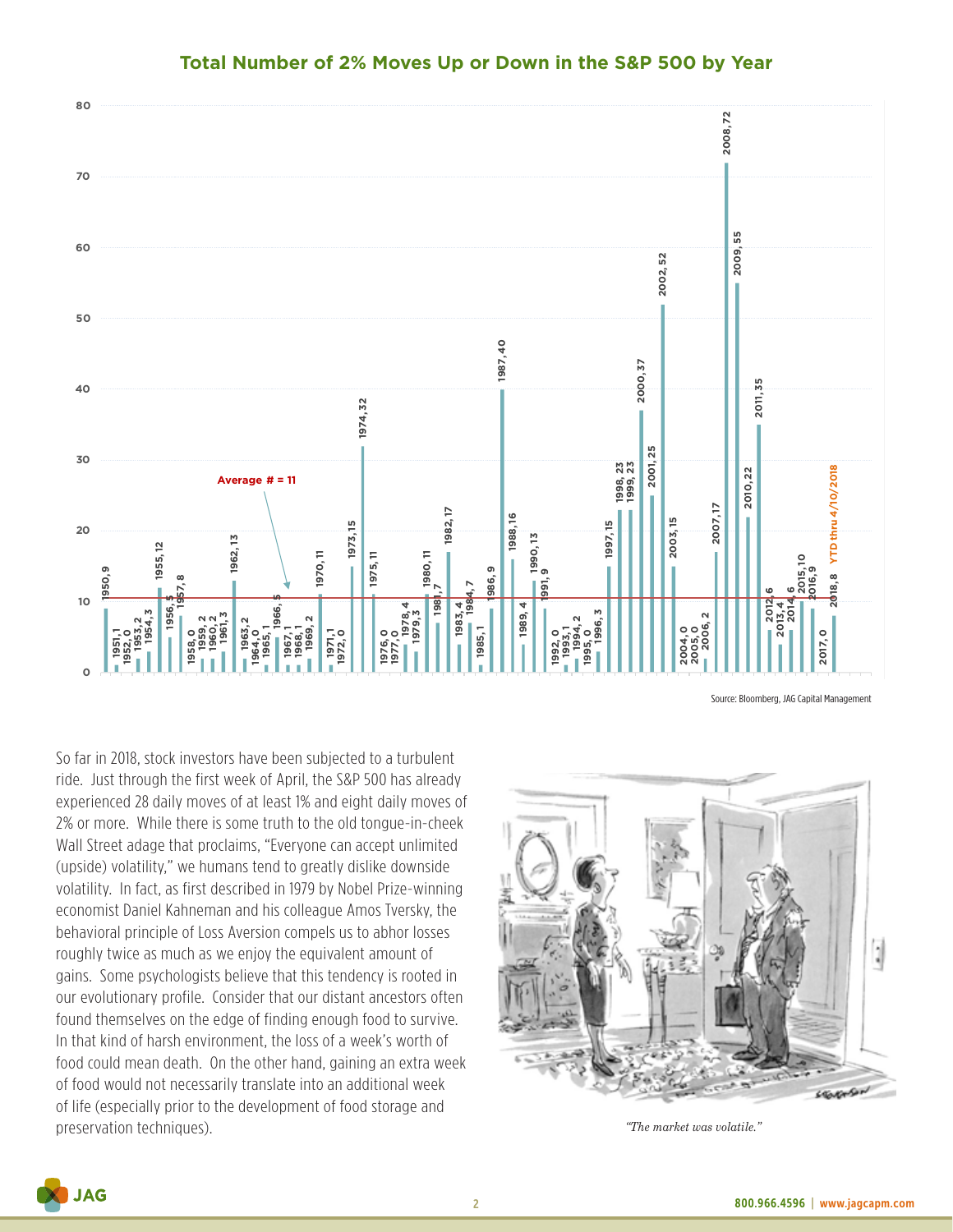Successful investors know that price volatility is an essential component of producing competitive long-term returns. At the risk of oversimplifying finance theory, the fact that stock prices tend to exhibit lots of short-term undulations is a big part of the reason that stocks tend to generate superior long-term returns when compared to low-volatility assets like cash and bonds. Warren Buffett put it thusly in his 2014 annual shareholder letter:

*"It is true, of course, that owning equities for a day or a week or a year is far riskier (in both nominal and purchasing-power terms) than leaving funds in cash-equivalents. For the great majority of investors, however, who can - and should - invest with a multi-decade horizon, quotational declines are unimportant. Their focus should remain fixed on attaining significant gains in purchasing power over their investing lifetime. For them, a diversified equity portfolio, bought over time, will prove far less risky than dollar-based securities... If the investor, instead, fears price volatility, erroneously viewing it as a measure of risk, he may, ironically, end up doing some very risky things."*

Unfortunately, many investors react poorly to the emotional swings caused by short-term price movements. Extensive evidence shows that they make short-term decisions that run contrary to their long-term goals, including over-trading and/or re-jiggering their portfolio exposure to stocks at inopportune times. This type of behavior can have very negative long-term effects on an investor's overall performance.

Since 1994, the research firm DALBAR has scrutinized the effects of investor decision-making by calculating average investor returns in stock mutual funds (including both actively-managed funds and index funds). The findings they describe in their 2018 Quantitative Analysis of Investor Behavior Report are telling. Over the past 20 years ending 12/31/17, the S&P 500 produced annualized returns of 7.2%. But over the same period the average equity fund investor earned only an annualized return of 5.3%, for a return deficit of almost 2% per year. And remember – DALBAR's methodology calculates the returns earned by the average investor. Although this implies that some equity fund investors earned more than 5.3% per year between 1997 and 2017, simple math tells us



*"I don't get it. First you can't sleep because you're not in the market and now you can't sleep because you are."*

that some must have earned less. This has significant consequences, especially in the modern world in which pensions are endangered species and most individuals saving for retirement are in charge of building their own retirement nest eggs through 401k plans and IRA accounts. Thanks to the magic of compound interest, these seemingly small differences in annual returns compound into huge value divergences over long time horizons. Note that at an annualized return of 5.3%, a portfolio with an initial value of \$250,000 would grow to more than \$700,000 in twenty years. That may not sound so bad, until one considers that investing that same \$250,000 at an annualized rate of 7.2% would grow to over \$1 million over the same timeframe.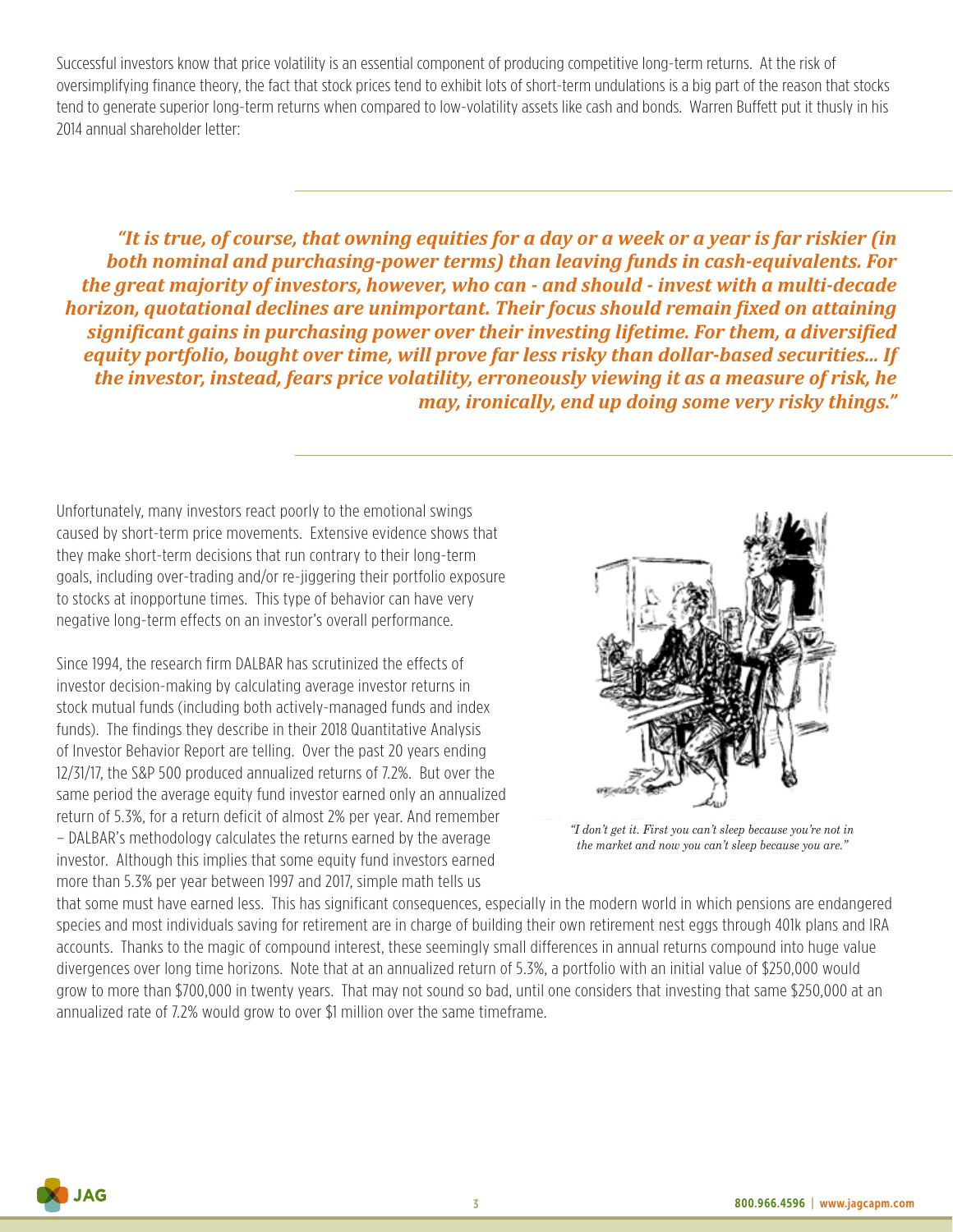### **Growth of a \$250,000 Portfolio Over 20 Years at an Annualized Rate of 5.3%/yr** (blue bars) **and 7.2%/yr** (red bars)



According to DALBAR, the majority of investor underperformance is caused by psychological factors, specifically over-trading and market-timing. As they describe it:

*"While underperformance is not due entirely to irrational investor behavior, there are two behaviors for which evidence shows time and time again that fall outside of what would be generally accepted as a prudent investment strategy. The behaviors are the tendency to move into and out of investments too frequently and the tendency to time the market. The data shows that the average mutual fund investor has not stayed invested for a long enough period of time to execute a long-term strategy. In fact, they typically stay invested for just a fraction of a market cycle…. Over the past 20 years, equity mutual fund investors have seldom managed to stay invested for more than four years."*

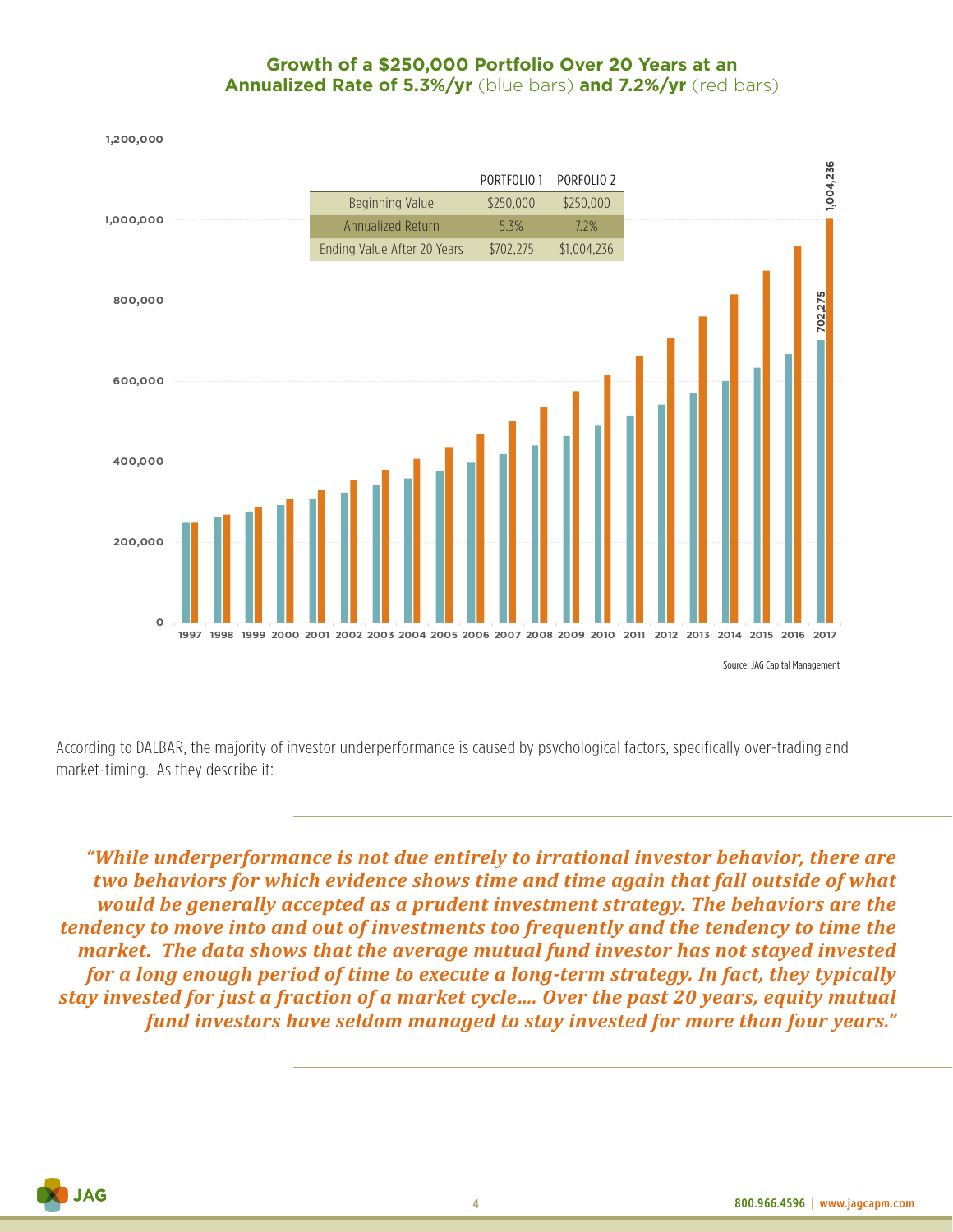It seems obvious that 2018 will be a topsy-turvier year than 2017 was, and that investors will be faced with more emotional stimuli this year than last. From DALBAR's work and our own experience, we know that volatility increases the odds that many investors will make short-term decisions that run counter to their long-term goals. With that in mind, we will do our best to help our clients stay on course as we "navigate the noise" together.

No one knows for certain where stocks will trade over the remainder of 2018. But at the same time, successful investing is a game of probabilities rather than certainties. In that light, we note that projections for corporate earnings have continued to climb over the past several months, while at the same time stock prices have fallen by roughly 10%. Higher earnings and lower stock prices imply that stocks have become materially cheaper than they were in late 2017. These points, combined with generally favorable domestic economic data and less-euphoric investor sentiment, leave us feeling mildly more bullish on the prospect for equities than we were just a few months ago.

Norm Conley CEO & CIO